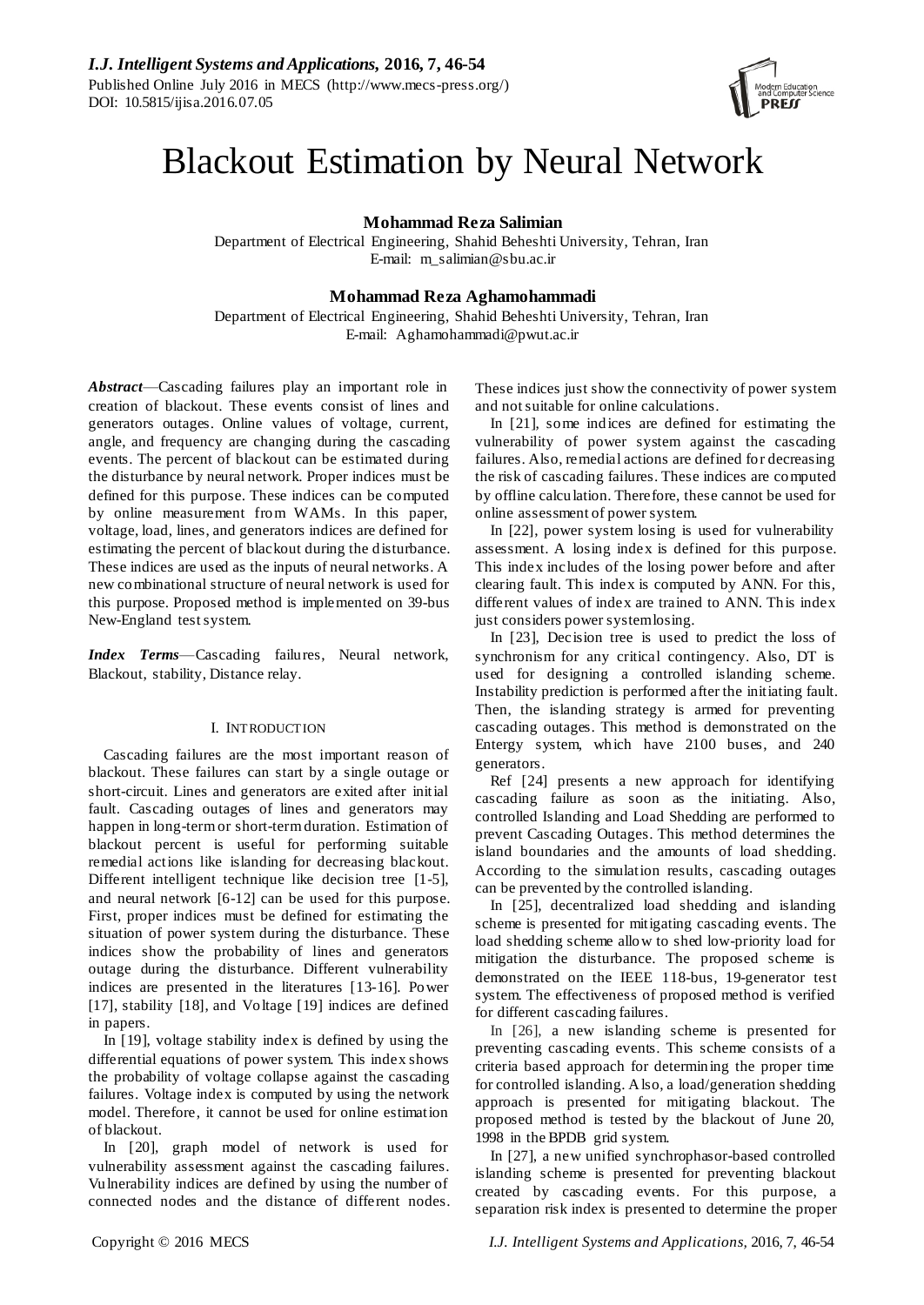separation time. The proposed method is demonstrated on a 179-bus power system.

The above mentioned methods and indices are usually computed by offline calculations and are not suitable for online estimation of blackout. For this, proper indices must be defined for estimating blackout during the disturbance.

In this paper, different indices are presented for monitoring the situation of power system during the disturbance. These indices are computed by online measurement from WAMs. Online measurements consist of voltage of buses, current of lines, angle and frequency of generators. The vulnerability indices are defined by these values. These indices show the potential of blackout during cascading failures and can be used for estimating the percent of blackout. Voltage, load, lines, and generators indices are defined in this paper for this purpose. Lines and generators indices show the probability of lines and generators outages during the cascading failures and can be used for estimating the percent of blackout. A combinational structure of neural network is used for this purpose. The size of blackout is divided into two parts. Part 1 and 2 are greater than 10% and 50%, respectively. Two neural networks are used for this purpose. Each neural network is used for estimating a specified range of blackout percent. Vulnerability indices are used as the inputs of neural networks. Simulation of cascading failures is performed on 39-bus New-England test system.

The summary of paper's content is as follows. In section II, The proposed blackout estimator is declared. The combinational structure of neural network is explained in this section. Also, the vulnerability indices of power system that consist of voltage, load, lines and generators indices are defined in this section. Simulation results on 39-bus New England test system is declared in section III. Two blackout scenarios are presented in this section for showing the ability of neural network blackout estimator. The conclusion is declared in section IV.

#### II. THE PROPOSED BLACKOUT ESTIMATOR

The proposed method is based on the estimation of blackout by neural networks using vulnerability induces. The structure of the proposed scheme for estimating blackout is shown in Fig. 1. The proposed s cheme cons ists of two blackout estimator n eural networks (BENN). The two stages estimator scheme can predict different ranges of blackout size. BENN1 and BENN2 estimate the blackout size in term of percentage for 10% and 50%, respectively. The input of BENNs consists of vulnerability indices of power system. Vulnerability indices cons ist of voltage, load, lines, and generators indices . Voltage index shows the average voltage deviations in power system. Load index calculates the percent of blackout during the disturbance. Lines and

generators indices show the probability of lines and generators outages due to the action of protecting relays. Two consecutive time values of indices are adopted as the input vector of the neural networks as shown in equation (1). It is because; two consecutive values of indices can be used as a sign to show the system potential for moving toward blackout.

$$
Input = [VI(t), LD(t), LI(t), GI(t), VI(t - \Delta T),
$$
  

$$
LD(t - \Delta T), LI(t - \Delta T), GI(t - \Delta T)]
$$
 (1)

VI is voltage index, LD is load index, LI is lines index, GI is generators index, and  $\Delta T$  is the time interval between consecutive values of indices.

The outputs of neural networks are defined as 0 or 1. When the output becomes 1, show that the predicted percentage of blackout is greater than the threshold of neural networks which are defined as 10% and 50%. Proper define of vulnerability indices is very critical in this approach. In this paper, different indices are defined as follows.

## *A. Voltage index*

Voltage deviations may lead to the action of protecting relays and voltage collapse. Voltage index is defined for computing the average voltage deviations in power system as below:

$$
VI = \frac{\sum_{i} |V_i - 1|}{N_{Bus}}
$$
 (2)

 $V_i$  is the voltage amplitude of bus i.

 $N_{\textit{Bus}}$  is the number of buses.

#### *B. Load index*

Load shedding due to under frequency/voltage problems and uncontrolled islanding may lead to blackout. Load index shows the percent of blackout in power system:

$$
LD = \frac{\sum_{i} \sqrt{(P_i^0 - P_i)^2 + (Q_i^0 - Q_i)^2}}{\sum_{i} \sqrt{(P_i^0)^2 + (Q_i^0)^2}}
$$
(3)

 $P_i$  is the measured active power of ith load,  $Q_i$  is the measured reactive power of ith load,  $P_i^0$  is the initial value of ith loads' active power which is measured before disturbance,  $Q_i^0$  is the initial value of ith loads' reactive power.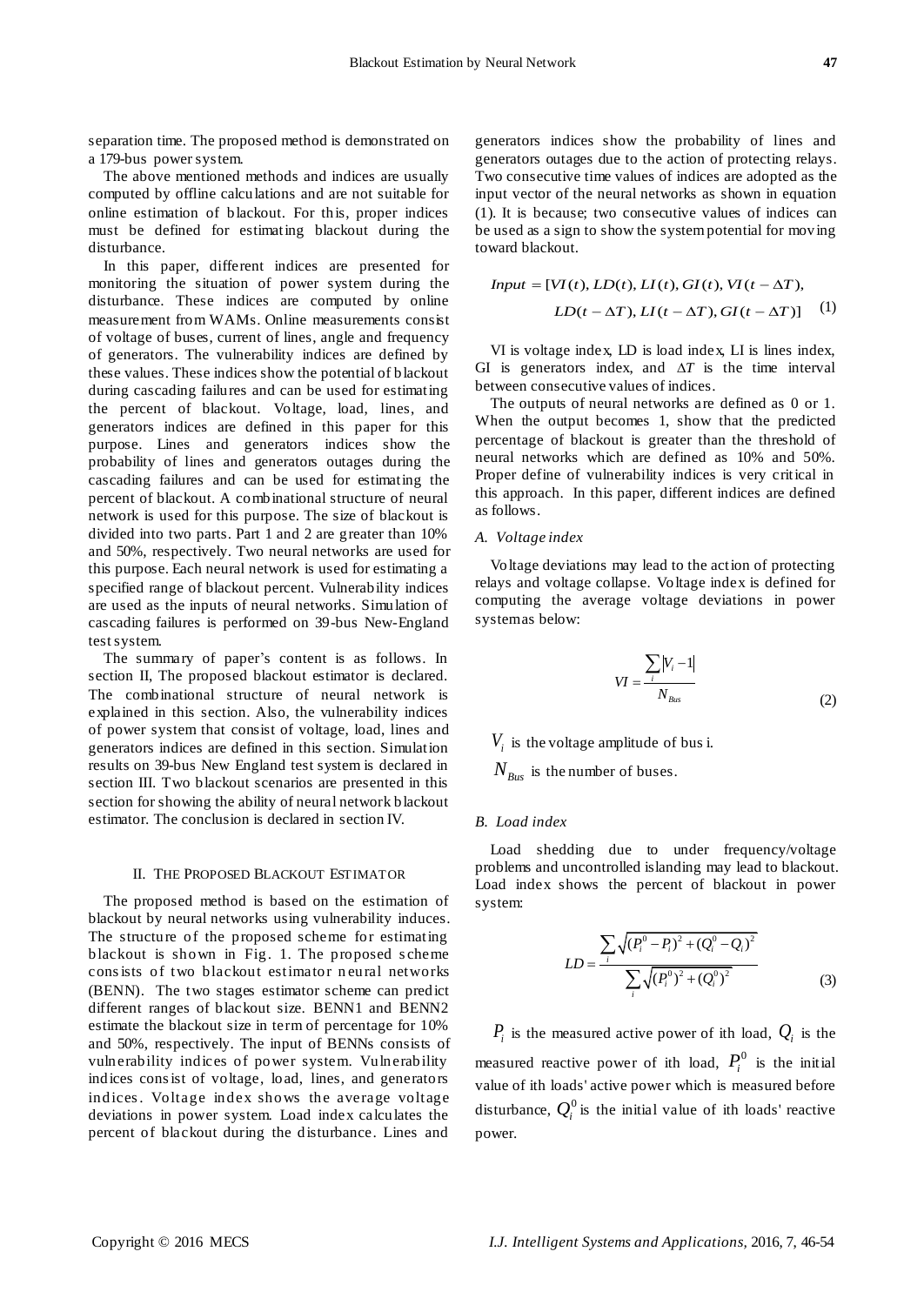

Fig.1. The structure of the blackout estimator scheme.

## *C. Lines Index*

Lines index shows the probability of lines outage during the disturbance. Lines outages paly an important role in cascading failures. Lines are usually protected by distance relays. If the seen impedance by distance relays enters to the operational area of relay, the line will be separated from the system. Three zones of distance relays are shown in Fig. 2.

Zone 3 is the biggest zone of distance relay. For this, power swings may enter to this zone and lead to the action of distance relay. Also, overloading may be detected as fault by relay. Lines index is defined for showing the probability of acting distance relays by considering the apparent power of each line:

$$
LI = \frac{\sum_{j} LI_{j} \times S_{j}}{\sum_{j} S_{j}}
$$
 (4)

$$
LI_{j} = \frac{\sqrt{((Z_{3}/2)\cos\varphi_{3})^{2} + ((Z_{3}/2)\sin\varphi_{3})^{2}}}{\sqrt{(Z_{j}\cos\varphi_{j} - (Z_{3}/2)\cos\varphi_{3})^{2} + (Z_{j}\sin\varphi_{j} - (Z_{3}/2)\sin\varphi_{3})^{2}}}
$$
  
= 
$$
\frac{(Z_{3}/2)}{\sqrt{(Z_{j}\cos\varphi_{j} - (Z_{3}/2)\cos\varphi_{3})^{2} + (Z_{j}\sin\varphi_{j} - (Z_{3}/2)\sin\varphi_{3})^{2}}}
$$
(5)

$$
Z_j \angle \varphi_j = \frac{V_j}{I_j} \tag{6}
$$

 $Z_j$  is the seen impedance magnitude of line j,  $\varphi_j$  is the seen impedance angle of line j,  $V_j$  and  $I_j$  are the voltage and current of line j,  $S_j$  is the apparent power of line j,

 $Z_3$  is the impedance magnitude of zone 3, and  $\varphi_3$  is the impedance angle of zone 3.



Fig.2. Three zones of distance relays.

#### *D. Generators Index*

Generators index shows the probability of generators outage during the disturbance. Generators tripping are usually performed for two reasons: 1) Instability 2) Under/over frequency limits. Instability happens by increasing the differences between generators' angles. When the differences between each generator and infinite-bus become greater than 180 degree, the generator becomes unstable [28]. The maximum permitted range of frequency deviations is 2.5 hz in 50hz system. The larger values of frequency deviations are harmful for generators. For this, if the deviations of generators' speed become greater than maximum permitted value, the generator is separated by under/over frequency relays. Generators index is defined for showing the probability of generators tripping in power system. This index considers both instability and frequency problems of generators and computed as: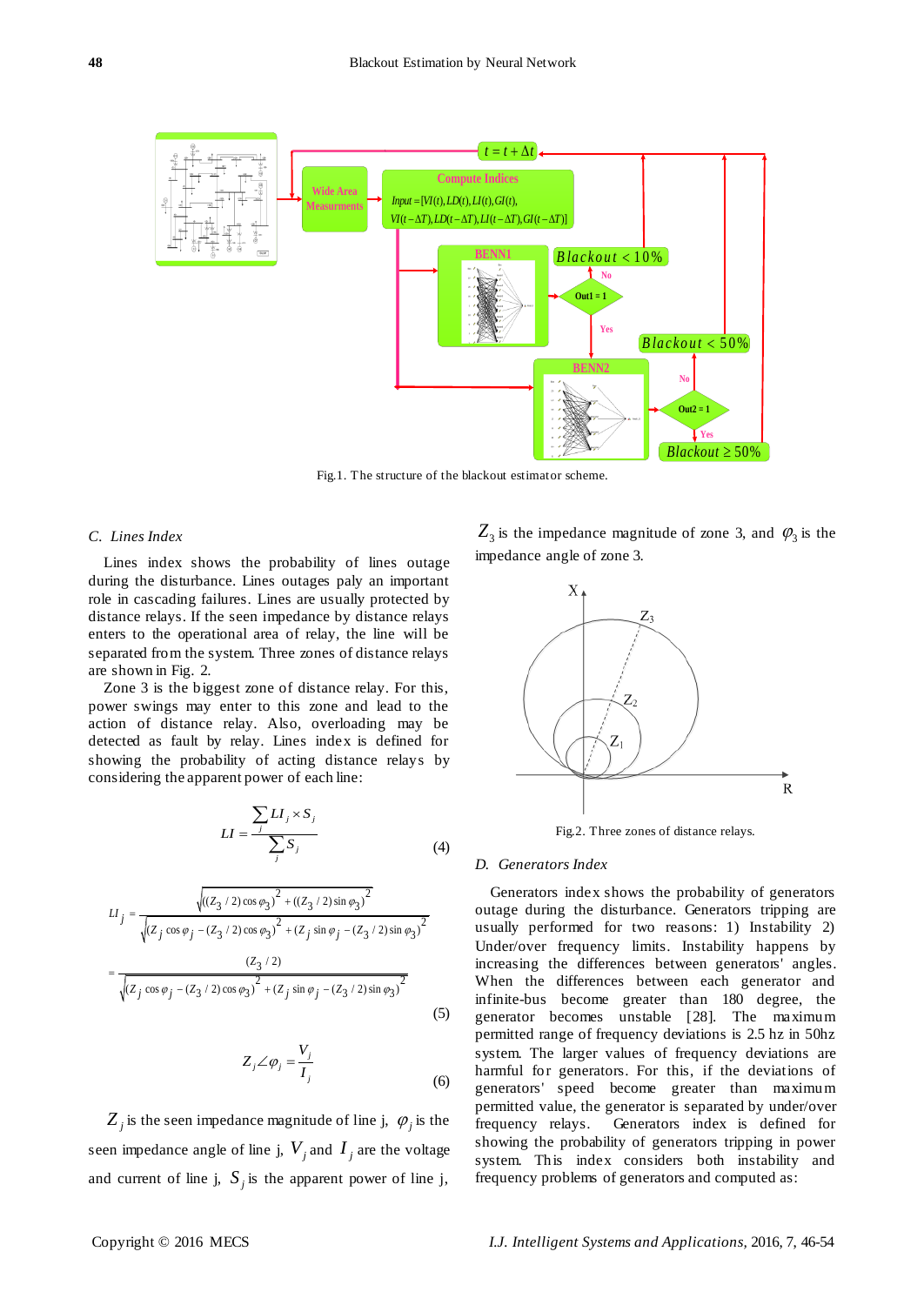$$
GI = \frac{\sum_{i} M_{i} \times GI_{i}}{\sum_{i} M_{i}}
$$
\n(7)

$$
GI_i = \max\left( \left( \frac{\delta_i - \delta_{ref}}{180} \right), \left( \frac{f_i - f_n}{\Delta f_{\text{max}}} \right) \right)
$$
(8)

 $M_i$  is the moment of inertia of generator i,  $\delta_i$  is the angle of generator i,  $\delta_{ref}$  is the angle of reference machine,  $f_i$  is the frequency of generator i,  $f_n$  is the nominal frequency of power system,  $\Delta f_{\rm max}$  is the maximum permitted value for frequency deviations which is considered as 2.5 hz.

#### III. SIMULATION RESULTS

The proposed method is implemented on 39-bus New-England test system shown in Fig. 3. Distance relays of all lines, out-of-step and under/over frequency relays of all generators, and under frequency/voltage load shedding relays are modeled on test system by Power Factory® (Digsilent) software. System data is from [29-31]. The time interval between the consecutive indices within input vector of BENNs is considered as 1 sec (  $\Delta T = 1$  sec). These indices are updated every 100 ms. (

 $\Delta t = 100$  *ms*).

#### *A. Training BENN*

In order to provide training data, n ine load levels (5764, 5955, 6143, 6335, 6524, 6716, 6905, 7250 and 7595 MW) are considered. Short-circuit as single contingency on all 34 lines are considered as initial fault. By evaluating 81 samples of indices for each disturbance scenario, totally  $24786 (24786 + 934)$  indices using Digsilent programming language (DPL) are provided from which 22032 and 2754 samples are used for training and testing BENNs respectively.

BENNs are trained by using SPSS® Modeler software [32]. The accuracy of BENNs is validated by test samples as shown in Table 1 and 2.

| Table 1. Performance of BENN1 |  |
|-------------------------------|--|
|-------------------------------|--|

| Category | samples | Percent |
|----------|---------|---------|
| Correct  | 2.714   | 98.55%  |
| Wrong    | 40      | 1.45%   |
| Total    | 2.754   | 100\%   |

|  | Table 2. Performance of BENN2 |  |
|--|-------------------------------|--|
|--|-------------------------------|--|

| Category | samples | Percent |
|----------|---------|---------|
| Correct  | 2,661   | 96.62%  |
| Wrong    | 93      | 3.38%   |
| Total    | 2.754   | 100%    |



Fig.3. 39-bus New-England test system

## *B. Test Scenario A*

In order to demonstrate the detailed performance of the proposed BENNs, a critical scenario including load level 6524 MW with a three-phase fault on line 22-21 as initial event is investigated. For this scenario, the chain of cas cading outages created by protective relays is presented in Table 3. The sequence of cascading failures starts by an initial short-circuit on line 22-21 at 1 sec. Line 22-21 is opened by distance relay at 1.088552 sec.

Table 3. Cascading outages (scenario A)

| N <sub>o</sub> | Event               | Element    | time (sec) |
|----------------|---------------------|------------|------------|
| 1              | Short-Circuit Event | Line 22-21 | 1          |
| $\overline{2}$ | <b>Switch Event</b> | Line 22-21 | 1.088552   |
| 3              | Switch Event        | Line 24-23 | 1.641853   |
| $\overline{4}$ | Switch Event        | Line 21-16 | 1.72162    |
| 5              | Switch Event        | Line $5-4$ | 1.722423   |
| 6              | Switch Event        | Line 15-14 | 1.722466   |
| $\overline{7}$ | Switch Event        | Line 23-22 | 1.812747   |
| 8              | Switch Event        | Line 24-16 | 1.946379   |
| 9              | Switch Event        | Line 18-3  | 2.023207   |
| 10             | Switch Event        | Line 14-13 | 2.02866    |
| 11             | <b>Switch Event</b> | Line 19-16 | 2.05543    |
| 12             | Switch Event        | Line 27-26 | 2.158284   |
| 13             | Generator tripping  | Gen 6      | 2.200881   |
| 14             | Switch Event        | Line $4-3$ | 2.75131    |
| 15             | <b>Switch Event</b> | Line $3-2$ | 2.751404   |
| 16             | Switch Event        | Line 9-8   | 3.269746   |
| 17             | Switch Event        | Line $8-7$ | 3.323142   |
| 18             | Switch Event        | Line $8-5$ | 3.352067   |
| 19             | <b>Switch Event</b> | Line $2-1$ | 3.459503   |
| 20             | Generator tripping  | Gen 5      | 3.4921     |
| 21             | Generator tripping  | Gen 4      | 3.5021     |
| 22             | Generator tripping  | Gen 3      | 4.557294   |
| 23             | Generator tripping  | Gen 2      | 4.582294   |
| 24             | Generator tripping  | Gen 8      | 5.454891   |
| 25             | Generator tripping  | Gen 10     | 5.527488   |
| 26             | Generator tripping  | Gen 9      | 5.760085   |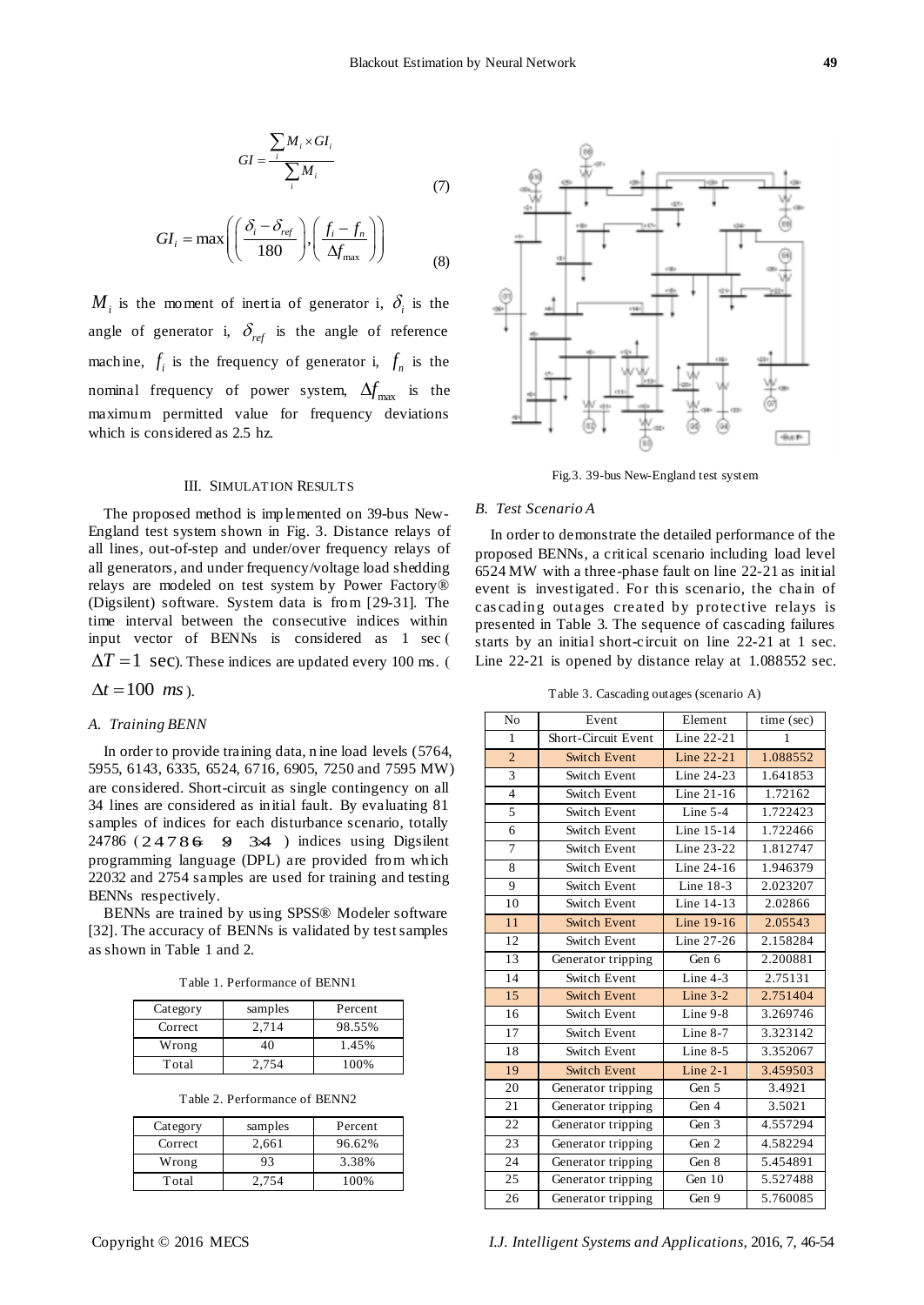Then, the other lines are opened by entering the impedance trajectory into the third zone of distance relays. As it can be seen the sequence of cascading failure for this scenario consists of 25 events following the initial event. Impedance trajectory of distance relays of lines 22- 21, 19-16, 2-1 and 3-2 which are tripped due to relay activation are shown in Figs. 4-7, respectively. As it can be seen in Figs. 4-7, the apparent impedance of lines enter to the zone characteristic of distance relays and lead to the separation of lines. Generators tripping are performed by protective relays due to under/over frequency and instability problems. Finally the network is separated into two islands as shown in Fig. 8. The variation of voltage, load, lines, and generators indices during the cascading failure are shown in Fig. 9. Outputs of BENNs are shown in Fig. 10. This scenario has led to 5110 MW (78.33%) blackout. As shown in Fig. 10, the outputs of BENN1 and BENN2 are activated to 1 at 2 sec. and 2.2 sec, respectively. Therefore, the severity of blackout is correctly estimated among 50% to 100% by the proposed blackout estimator neural networks.



Fig.4. Impedance trajectory of distance relay line 22-21 (scenario A)



Fig.5. Impedance trajectory of distance relay line 19-16 (scenario A)



Fig.6. Impedance trajectory of distance relay line 2-1 (scenario A)



Fig.7. Impedance trajectory of distance relay line 3-2 (scenario A)



Fig.8. Uncontrolled islands following cascading failure (scenario A)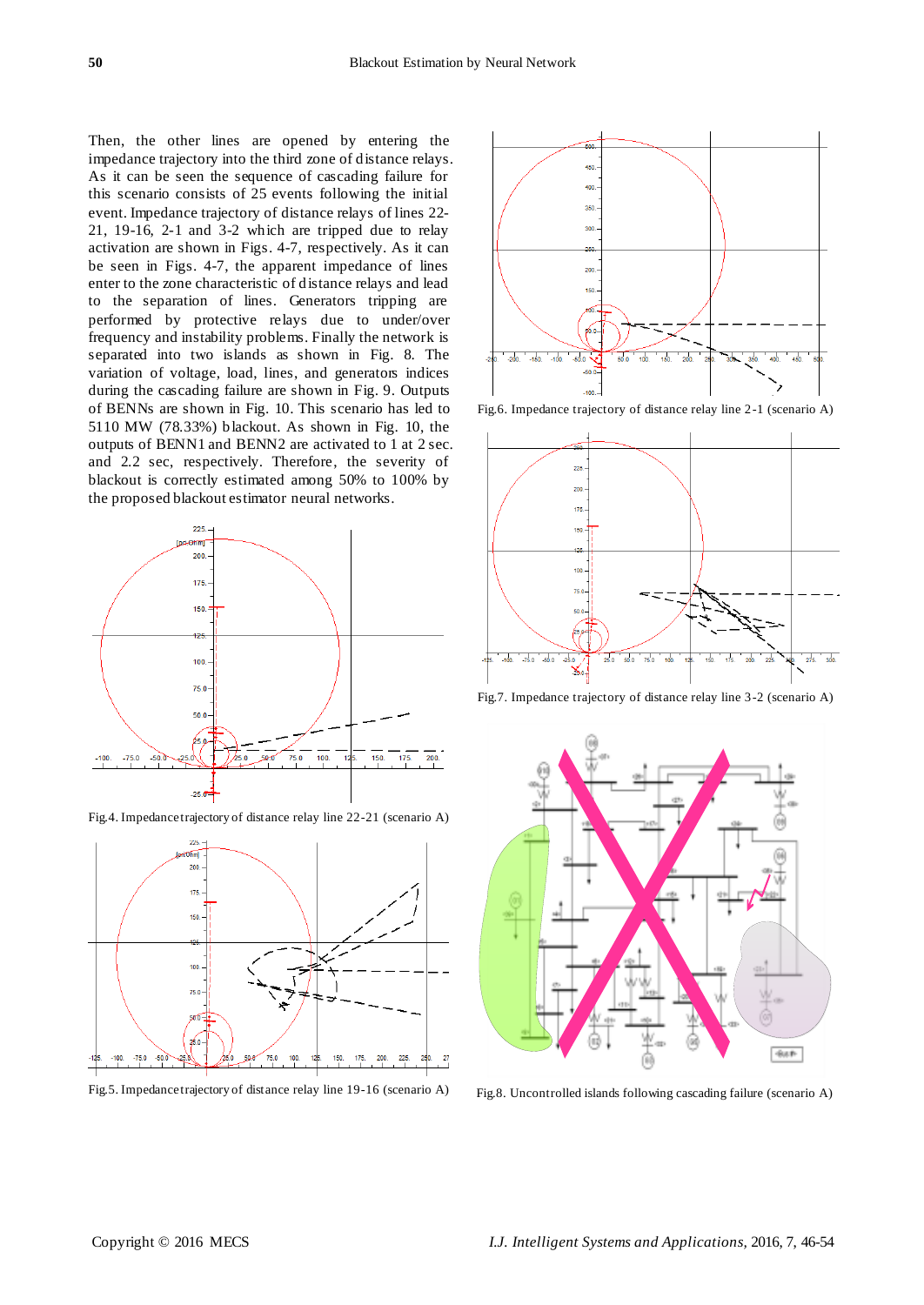

Fig.9. Variation of indices during disturbance (scenario A)



Fig.10. Outputs of neural networks (scenario A)

## *C. Test Scenario B*

In order to demonstrate the detailed performance of the proposed BENNs, another scenario including load level 5955 MW with a three-phase fault on line 19-16 as initial event is investigated. For this scenario, the chain of cas cading outages created by protective relays is presented in Table 4. The sequence of cascading events starts by an initial short-circuit on line 19-16 at 1 sec. Line 19-16 is opened by distance relay at 1.088548 sec. Then, the other lines are opened by entering the impedance trajectory into the third zone of distance relays. As it can be seen the sequence of cascading failure for this scenario consists of 14 events following the initial event. Impedance trajectory of distance relays of lines 19- 16, 22-21, 21-16 and 16-15 which are tripped due to relay activation are shown in Figs. 11-14, respectively. As it can be seen in Figs. 11-14, the apparent impedance of lines enter to the zone characteristic of distance relays and lead to the separation of lines. Tripping of generators 4, 5, and 6 are performed by protective relays due to under/over frequency and instability problems . Finally the network is separated into three islands as shown in Fig. 15. The variation of voltage, load, lines, and generators indices during the cascading failure are shown in Fig. 16. Outputs of BENNs are shown in Fig. 17. This

scenario has led to 1620.35 MW (27.21 %) blackout. As shown in Fig. 17, the output of BENN1 is activated to 1 at 2.3 sec and the output of BENN2 remains zero. Therefore, the severity of blackout is correctly estimated among 10% to 50% by the proposed blackout estimator neural networks.



Fig.11. Impedance trajectory of distance relay line 19-16 (scenario B)



Fig.12. Impedance trajectory of distance relay line 22-21 (scenario B)

Table 4. Cascading outages (scenario B)

| No             | Event               | Element  | time (sec)   |
|----------------|---------------------|----------|--------------|
| 1              | Short-Circuit Event | 1        | Line 19-16   |
| $\overline{2}$ | <b>Switch Event</b> | 1.088548 | Line 19-16   |
| 3              | Switch Event        | 1.720887 | Line 24-16   |
| 4              | Generator tripping  | 2.683484 | Gen 4        |
| 5              | Generator tripping  | 2.698484 | Gen 5        |
| 6              | Switch Event        | 3.898081 | Line $15-14$ |
| 7              | Switch Event        | 4.622226 | Line 17-16   |
| 8              | Switch Event        | 4.623277 | Line $18-3$  |
| 9              | <b>Switch Event</b> | 5.34258  | Line $22-21$ |
| 10             | Switch Event        | 5.342653 | Line 23-22   |
| 11             | <b>Switch Event</b> | 5.344237 | Line 21-16   |
| 12             | <b>Switch Event</b> | 5.344998 | Line $16-15$ |
| 13             | Switch Event        | 5.345672 | Line 27-17   |
| 14             | Switch Event        | 5.346472 | Line 26-25   |
| 15             | Generator tripping  | 6.481666 | Gen 6        |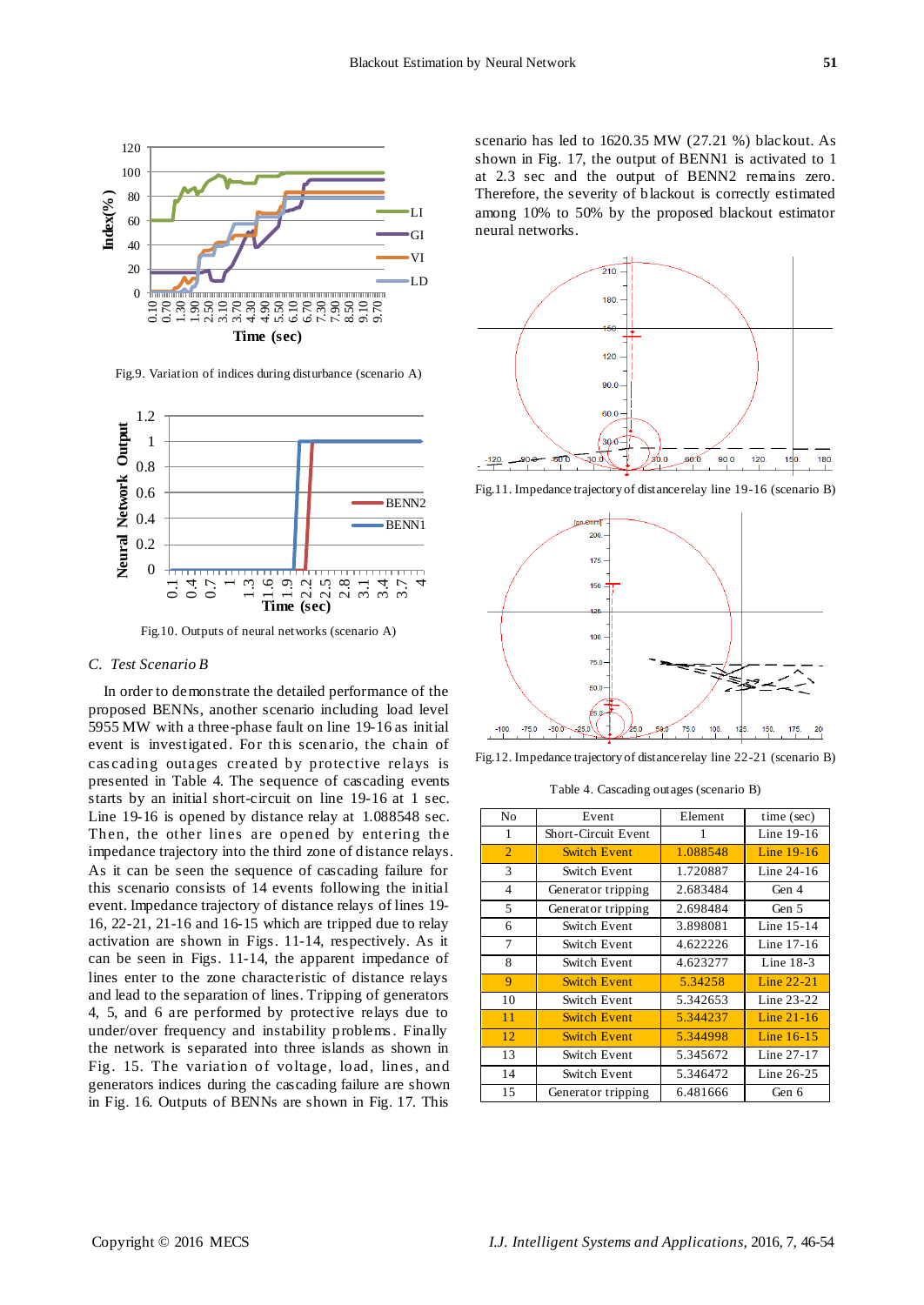

Fig.13. Impedance trajectory of distance relay line 21-16 (scenario B)



Fig.14. Impedance trajectory of distance relay line 16-15 (scenario B)



Fig.15. Uncontrolled islands following cascading failure (scenario B)



Fig.16. Variation of indices during disturbance (scenario B)



Fig.17. Outputs of neural networks (scenario B)

## IV. CONCLUSION

A new method for estimating blackout size is presented in this paper. This method is based on the combinational neural networks. Each neural network estimates a specified percent of blackout. Different indices are defined for estimating blackout. Voltage, load, lines, and generators indices are defined for this purpos e. The consecutive values of indices are used as the inputs of neural networks. Test results show the size of blackout can be estimated properly by neural networks.

#### **REFERENCES**

- [1] Samantaray, S. R. "Decision tree-based fault zone identification and fault classification in flexible AC transmissions-based transmission line." IET generation, transmission & distribution 3.5 (2009): 425-436.
- [2] Ozgonenel, Okan, and SerapKaragol. "Power transformer protection based on decision tree approach." Electric Power Applications, IET 8.7 (2014): 251-256.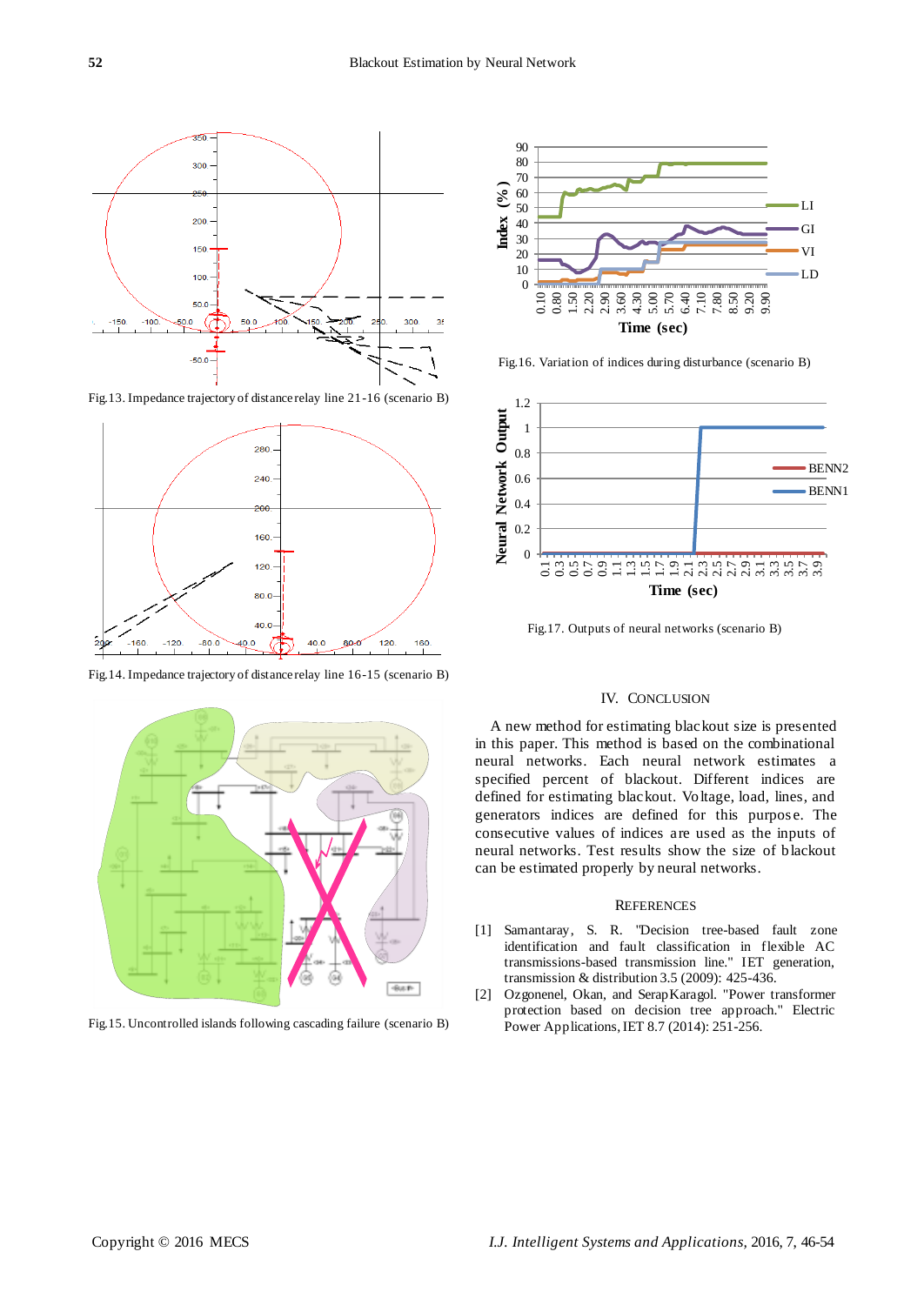- [3] Liu, Chengxi, et al. "A systematic approach for dynamic security assessment and the corresponding preventive control scheme based on decision trees." IEEE Trans. Power Syst., vol. 29, no. 2, pp. 717-730, Feb. 2014.
- [4] G. V. Kass, "An exploratory technique for investigating large quantities of categorical data," Appl. Statist., vol. 29, no. 2, pp. 119–127, 1980.
- [5] L. Breiman, J. Friedman, R. Olshen, and C. Stone*, Classification and Regression Trees*. Belmont, CA: Wadsworth International Group, 1984.
- [6] Mohammad Reza Salimian, "Transient Stability Prediction by ANFIS." International Electrical Engineering Journal, Vol. 5 (2014) No.3, pp. 1287-1292 .
- [7] C. W. Liu, M. C. Su, S. S. Tsay, and Y. J. Wang, ―Application of a novel fuzzy neural network to real-time transient stability swings prediction based on synchronized phasor measurements,‖ *IEEE Trans. Power Syst.*, vol. 14, no. 2, pp. 685–692, May 1999.
- [8] G. Bahbah and A. Girgis "New Method for Generators' Angles and Angular Velocities Prediction for Transient Stability Assessment of Multi machine Power Systems Using Recurrent Artificial Neural Network," IEEE Trans. *Power Syst.*, vol. 19, pp. 1015–1022, MAY. 2004.
- [9] N. Amjady and S. F. Majedi, "Transient stability prediction by a hybrid intelligent system," *IEEE Trans. Power Syst.*, vol. 22, pp. 1275-1283, Aug. 2007.
- [10] M. Mohammadi, and H. Ebrahimpour-Komleh. "Rule Based Ensembles Using Pair Wise Neural Network Classifiers." International Journal of Intelligent Systems and Applications (IJISA), vol. 7, no. 4, 2015.
- [11] R. K. Sharma, and A. K. Gupta. "Voice Analysis for Tele diagnosis of Parkinson Disease Using Artificial Neural Networks and Support Vector Machines." International Journal of Intelligent Systems and Applications (IJISA), vol. 7, no. 6, 2015.
- [12] N. A. Kumar, and A. P. Singh. "Fault Diagnosis of Mixed-Signal Analog Circuit using Artificial Neural Networks." International Journal of Intelligent Systems and Applications (IJISA), vol. 7, no. 7, 2015.
- [13] K., Yabe, et al. "Conceptual designs of AI-based systems for local prediction of voltage collapse." IEEE Trans. Power Syst., vol. 11, no 1, pp. 137-145, Nov. 1996.
- [14] S. Tamronglak. S. H. Horowitz, A.G. Phadke, and J.S. Thorp, "Anatomy of power system blackouts: Preventive relaying strategies," IEEE Trans. Power Delivery, vol. 11, no. 2, pp. 708–715, Apr. 1996.
- [15] J, M, Hendrickx., et al. "Efficient computations of a security index for false data attacks in power networks." *IEEE Trans. Automatic Contro*, vol. 59, no. 12, pp. 3194- 3208, Dec. 2014.
- [16] G. J. Lee, M. M. Albu, and G. T. Heydt, "A power quality index based on equipment sensitivity, cost and network vulnerability," *IEEE Trans. Power Del.*, vol. 19, no. 3, pp. 1504–1510, Jul. 2004.
- [17] A. Dwivedi. and Y. Xinghuo "A maximum-flow-based complex network approach for power system vulnerability analysis." IEEE Trans. *Industrial Informatics*., vol. 9, no. 1, pp. 81-88, Feb. 2013.
- [18] I. Kamwa, et al. "Fuzzy Partitioning of a Real Power System for Dynamic Vulnerability Assessment," IEEE Trans. Power Syst., vol. 24, no. 3, pp. 1356-1365, Aug. 2009.
- [19] S. Mei and Y. Ni, "A Study of Self-Organized Criticality of Power System Under Cascading Failures Based on AC-

OPF With Voltage Stability Margin," IEEE Trans.PowerSyst.,vol. 23, no. 4, pp. 1719–1728, Nov. 2008.

- [20] G. j. Correa, "Grid vulnerability analysis based on scalefree graphs versus power flow models," Elect. Power Systems Research., vol. 11, pp. 71–79, Apr. 2013.
- [21] M. Song, "A new Analysis method for early detection and prevention of cascadingevents," Elect. Power Systems Research., vol. 77, pp. 1132–1142, Nov. 2007.
- [22] M. A. Haidar, "Vulnerability Assessment of a Large Sized Power System Using Neural Network Considering Various Feature Extraction Methods," Journal of Electrical Engineering & Technology., vol. 3, no. 2, pp. 167-176, 2008.
- [23] D. Ruisheng, et al. "Decision tree assisted controlled islanding for preventing cascading events." *IEEE/PES Power Systems Conference and Exposition, 2009.*
- [24] H. Manjari, and B. H. Chowdhury, "Intentional islanding and adaptive load shedding to avoid cascading outages." *IEEE Power Engineering Society General Meeting, 2006.*
- [25] Koch, Stephan, et al. "Mitigation of cascading failures by real-time controlled islanding and graceful load shedding." IEEE *Bulk Power System Dynamics and Control (iREP), 2010.*
- [26] A. S. Shahnawaz, et al. "A scheme for controlled islanding to prevent subsequent blackout." *IEEE Transactions on Power Systems, vol.* 18, no. 1, pp. 136-143, 2003.
- [27] K. Sun, K. Hur, P. Zhang, "A New Unified Scheme for Controlled Power System Separation Using Synchronized Phasor Measurements, "IEEE Trans. Power Syst., vol. 26, No. 3, pp. 1544-1554, Aug. 2011.
- [28] T. B. Nguyen and M. A. Pai, "Dynamic security constrained rescheduling of power systems using trajectory sensitivities," *IEEE Trans. Power Syst.*, vol. 18, no. 2, pp. 848–854, May 2003.
- [29] M.R. Aghamohammadi, S. hashemi and A. hasanzade, "A new approach for mitigating blackout risk by blocking minimum critical distance relays,'' Int. J. Elect. Power Energy Syst., vol. 75, pp. 162-172, 2016.
- [30] M.R. Aghamohammadi, M.A. Hasanzade, "A New Approach for Modeling Self Triggering Characteristic of Cascading Failure in Power System Blackout," 17rd ICEE,2009.
- [31] M. Zare, MR. Aghamohammadi, and M. Saeedi, ―Mitigation of power system blackout by blocking zone 3 of minimum distance relays,'' In: Universities Power Engineering Conference (UPEC), Italy; 2008. p. 1–5.
- [32] SPSS Modeler Software User's Guide, Version 14.2, 2010.

## **Authors' Profiles**



**Mohammad Reza Salimian** was born in Tehran, Iran, in 1986. He received the B.Sc. degree from the Semnan University, Semnan, Iran, in 2009, and MSc degree in 2012 from Imam Khomeini International University, Qazvin, Iran. He is currently working toward the PhD degree *in* Shahid Beheshti University*.* Tehran*,* Iran*.* His

research interests are power system protection and dynamic.